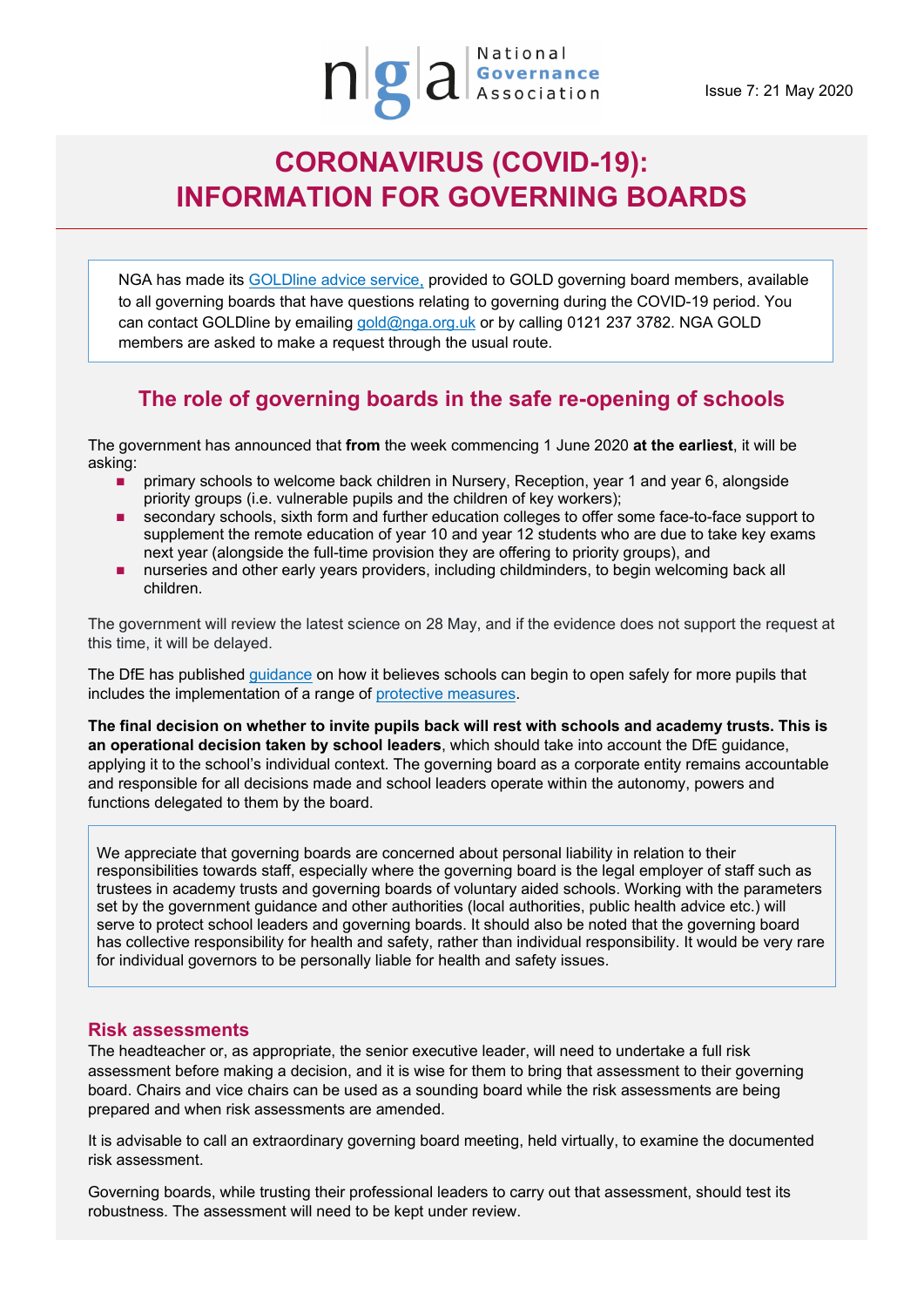# **ngales**

#### **Advice for governing boards on testing the robustness of their headteacher/CEO's risk assessment**

Governing boards should expect school leaders to provide them with their documented risk assessment on re-opening. There is no set format for this, but the board will need to see a document which includes enough detail for the board to be able to test its robustness and be assured that:

- it is based on a credible framework *the DfE has published its own [checklist](https://www.gov.uk/government/publications/actions-for-educational-and-childcare-settings-to-prepare-for-wider-opening-from-1-june-2020/opening-schools-for-more-children-and-young-people-initial-planning-framework-for-schools-in-england) which could be a useful starting point for schools to build on. Local Authorities (LAs) and trusts are likely to publish their own versions of these too.*
- it takes into account relevant advice given by local health and safety teams including the LA or trust.
- **in** it takes into account feedback obtained through the engagement and wider discussion with parents and staff (and union representatives) about opening safely for more pupils.
- $\blacksquare$  it aligns with the school's plan to increase the number of pupils gradually and methodically  $-i$  *it may not be possible for all the year groups identified by the government to be back in school from 1 June.*
- it makes informed assumptions about the take-up of places *it is prudent for school leaders in the first instance to plan for a high take-up of places, even if parents and carers indicate that initial take-up is likely to be low.*
- $\blacksquare$  it has considered the remote education which may or may not be able to continue for other children.
- **i** it considers the specific needs of vulnerable and disadvantaged pupils.

Having considered the general robustness of the risk assessment, the governing board and the headteacher/CEO should then be well placed to have an informed discussion in the context of their school about their approach to opening in line with the DfE guidance on protective measures in education and childcare settings. These can be summarised as:

- $\overline{a}$ ■ The measures that can be implemented in the school to minimise contact and mixing of **pupils and staff** – such as organising classes in small groups of 15 **or less**, maintaining space between seats and desks where possible, using the timetable and selection of classroom or other learning environment to reduce movement around the school or building (staggering the school day), parents' drop-off and pick-up protocols, and avoiding staff working with more than one group of pupils wherever possible.
- **The procedures that the school is able to put in place to ensure good hygiene practices** such as sufficient handwashing facilities, availability of hand sanitisers provided in classrooms and other learning environments, clearly communicated hygiene protocols and the support for children and staff to implement them.
- **The procedures that the school is able to put in place to ensure adequate and regular cleaning** – how they comply with COVID-19: cleaning of non-healthcare settings [guidance,](https://www.gov.uk/government/publications/covid-19-decontamination-in-non-healthcare-settings) surfaces being cleaned more regularly than normal and communication with contractors and suppliers that will need to prepare to support the school's plan to increase the number of pupils.
- **The measures that the school is able to take that minimise the risk of contact with anyone with COVID**-**19 symptoms** – such as communicating with children, parents, carers and any visitors, such as suppliers, not to enter the school if they are displaying any symptoms and ensuring that transport providers do not work if they or a member of their household are displaying any symptoms of coronavirus.
- **Additional measures put in place** to protect staff and pupils, including those with underlying health issues, BAME staff, and those who are shielding.
- **Work with other school-based provision as necessary** (e.g. nursery SEN unit) to ensure policies are aligned where they need to be.

This should lead to the governing board and the headteacher/CEO discussing the headteacher/CEO's overall assessment of the following:

 risks that the school can mitigate for by putting in place adequate controls and following the guidance;